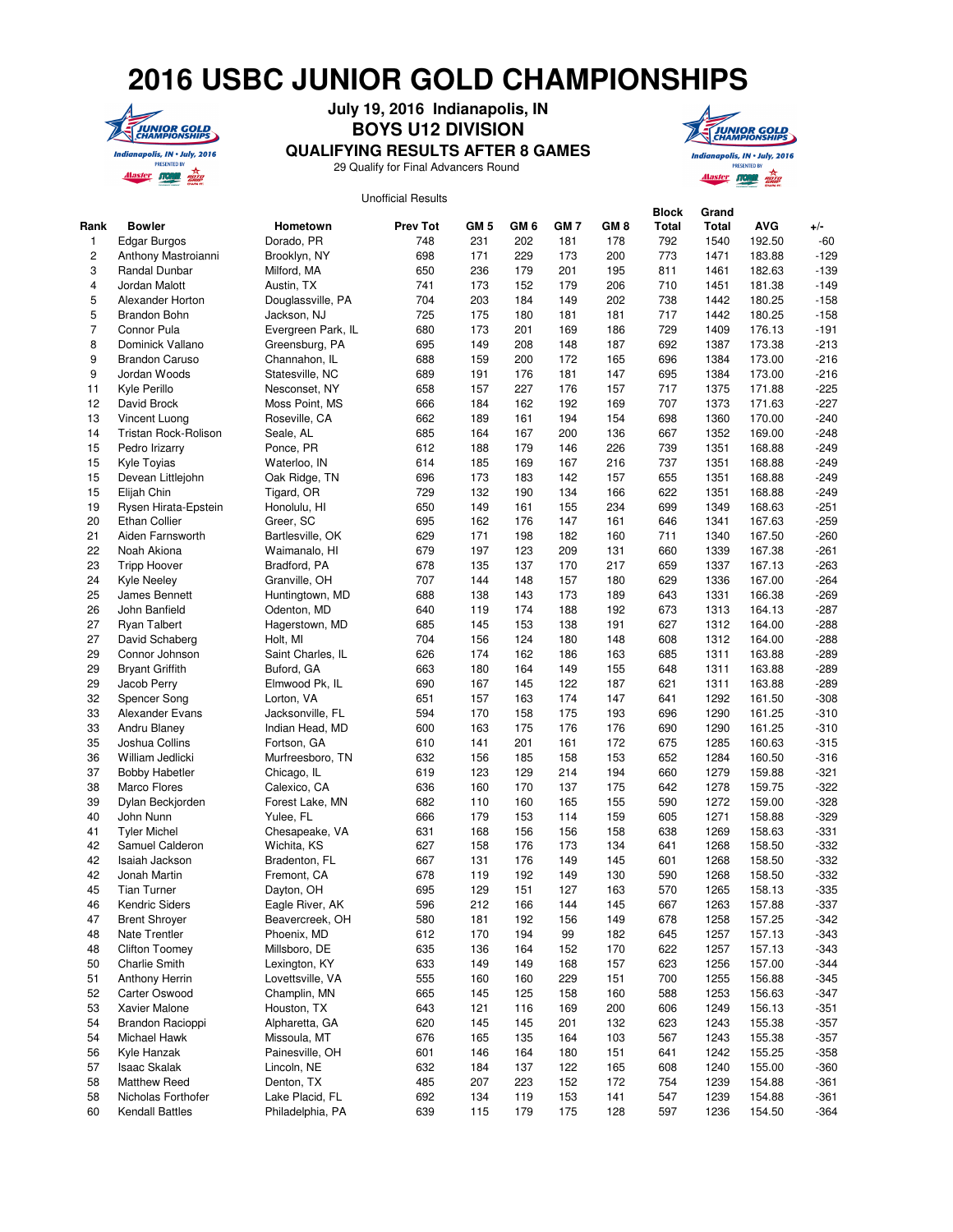| 60  | Jacob Johnson            | Redford, MI            | 664 | 171 | 150 | 118 | 133 | 572 | 1236 | 154.50 | $-364$ |
|-----|--------------------------|------------------------|-----|-----|-----|-----|-----|-----|------|--------|--------|
| 62  | <b>Anthony Schiltz</b>   | Glenwood, IA           | 605 | 178 | 103 | 174 | 175 | 630 | 1235 | 154.38 | $-365$ |
|     |                          |                        |     |     |     |     |     |     |      |        |        |
| 63  | lan Cain                 | Livonia, MI            | 639 | 135 | 158 | 157 | 139 | 589 | 1228 | 153.50 | $-372$ |
| 64  | Aydan Coffman            | Elwood, IN             | 641 | 155 | 128 | 119 | 180 | 582 | 1223 | 152.88 | $-377$ |
| 65  | Carter Milasinovich      | Macomb, MI             | 588 | 202 | 173 | 110 | 149 | 634 | 1222 | 152.75 | $-378$ |
| 66  | Grayson Lewis            | Suffolk, VA            | 590 | 143 | 183 | 158 | 147 | 631 | 1221 | 152.63 | $-379$ |
|     |                          |                        |     |     |     |     |     |     |      |        |        |
| 67  | Jackson Bauer            | Annandale, NJ          | 569 | 164 | 158 | 167 | 160 | 649 | 1218 | 152.25 | $-382$ |
| 67  | <b>Rylan Breese</b>      | Wilmington, NC         | 626 | 148 | 137 | 138 | 169 | 592 | 1218 | 152.25 | $-382$ |
| 69  | <b>Wesley Yazell</b>     | Lexington, KY          | 566 | 145 | 181 | 170 | 155 | 651 | 1217 | 152.13 | $-383$ |
|     | Jaylen Zaragoza          |                        |     |     | 192 |     |     |     |      |        | $-385$ |
| 70  |                          | Clover, SC             | 534 | 178 |     | 168 | 143 | 681 | 1215 | 151.88 |        |
| 70  | Lawton Beasley           | Rome, GA               | 560 | 143 | 185 | 189 | 138 | 655 | 1215 | 151.88 | $-385$ |
| 72  | Andrew Kline             | Jackson, NJ            | 578 | 161 | 140 | 158 | 171 | 630 | 1208 | 151.00 | $-392$ |
| 73  | <b>Howard Stockwell</b>  | Randolph Center, VT    | 587 | 164 | 159 | 131 | 166 | 620 | 1207 | 150.88 | $-393$ |
|     |                          |                        |     |     |     |     |     |     |      |        |        |
| 73  | Eli Korell               | Saint Joseph, MO       | 633 | 177 | 154 | 145 | 98  | 574 | 1207 | 150.88 | $-393$ |
| 75  | Jacob Gunther            | Chicago, IL            | 609 | 129 | 178 | 122 | 167 | 596 | 1205 | 150.63 | $-395$ |
| 76  | Deglan Mitchell          | Zebulon, NC            | 610 | 139 | 167 | 132 | 153 | 591 | 1201 | 150.13 | $-399$ |
| 77  | Kobi Stokes              | Vandalia, IL           | 564 | 167 | 154 | 174 | 141 | 636 | 1200 | 150.00 | $-400$ |
|     |                          |                        |     |     |     |     |     |     |      |        |        |
| 78  | Micah Voorhis            | Cherry Hill, NJ        | 576 | 131 | 146 | 191 | 154 | 622 | 1198 | 149.75 | $-402$ |
| 79  | Daniel Brooks            | Tampa, FL              | 614 | 149 | 137 | 160 | 137 | 583 | 1197 | 149.63 | $-403$ |
| 80  | Drue Hutmacher           | Rapid City, SD         | 613 | 128 | 108 | 145 | 201 | 582 | 1195 | 149.38 | $-405$ |
| 80  | <b>Christian Knowles</b> | Lilburn, GA            | 663 | 139 | 120 | 133 | 140 | 532 | 1195 | 149.38 | $-405$ |
|     |                          |                        |     |     |     |     |     |     |      |        |        |
| 82  | Shaine Fujii             | Pearl City, HI         | 645 | 142 | 144 | 136 | 123 | 545 | 1190 | 148.75 | $-410$ |
| 83  | <b>Cole Oberst</b>       | Dallas, PA             | 550 | 137 | 182 | 170 | 150 | 639 | 1189 | 148.63 | $-411$ |
| 83  | <b>Chandler McCall</b>   | North Myrtle Beach, SC | 559 | 133 | 157 | 132 | 208 | 630 | 1189 | 148.63 | $-411$ |
| 85  | Dmitri Richardson        | Denver, CO             | 576 | 105 | 180 | 175 | 148 | 608 | 1184 | 148.00 | $-416$ |
|     |                          |                        |     |     |     |     |     |     |      |        |        |
| 85  | Ronin Rivera             | Colorado Springs, CO   | 593 | 123 | 159 | 118 | 191 | 591 | 1184 | 148.00 | $-416$ |
| 87  | Robert Oakleaf           | Fairdale, KY           | 562 | 105 | 155 | 200 | 161 | 621 | 1183 | 147.88 | $-417$ |
| 88  | Noah Saul                | Hudson, FL             | 548 | 158 | 135 | 182 | 158 | 633 | 1181 | 147.63 | $-419$ |
| 89  | Harris Neu               | Nolensville, TN        | 653 | 115 | 160 | 143 | 103 | 521 | 1174 | 146.75 | $-426$ |
|     |                          |                        |     |     |     |     |     |     |      |        |        |
| 90  | Janviere Rodriguez       | San Juan, PR           | 581 | 166 | 126 | 103 | 196 | 591 | 1172 | 146.50 | $-428$ |
| 91  | Michael Anderson         | Olathe, KS             | 624 | 163 | 117 | 118 | 147 | 545 | 1169 | 146.13 | $-431$ |
| 92  | Logan Chappell           | Forest Hill, MD        | 596 | 145 | 143 | 146 | 137 | 571 | 1167 | 145.88 | $-433$ |
|     |                          |                        | 614 |     |     |     |     |     |      |        | $-434$ |
| 93  | Trevor Zikuda            | Lisle, IL              |     | 143 | 148 | 146 | 115 | 552 | 1166 | 145.75 |        |
| 94  | Tom Burns                | Voorhees, NJ           | 536 | 131 | 136 | 186 | 168 | 621 | 1157 | 144.63 | $-443$ |
| 94  | <b>Braden Kidd</b>       | Plainfield, IL         | 568 | 140 | 168 | 148 | 133 | 589 | 1157 | 144.63 | $-443$ |
| 94  | Chris Bald               | Raleigh, NC            | 598 | 129 | 147 | 125 | 158 | 559 | 1157 | 144.63 | $-443$ |
|     |                          |                        |     |     |     |     |     |     |      |        | $-443$ |
| 94  | Malakai Pettrie          | Avon, IN               | 599 | 159 | 157 | 132 | 110 | 558 | 1157 | 144.63 |        |
| 98  | lan Wright               | Westland, MI           | 561 | 142 | 142 | 139 | 172 | 595 | 1156 | 144.50 | $-444$ |
| 99  | Courtney Lloyd           | Orange Park, FL        | 606 | 126 | 151 | 131 | 140 | 548 | 1154 | 144.25 | $-446$ |
| 100 | Desmond Washington       | White Plains, NY       | 548 | 181 | 127 | 130 | 167 | 605 | 1153 | 144.13 | $-447$ |
|     |                          |                        |     |     |     |     |     |     |      |        |        |
| 101 | <b>Anthony Fotis</b>     | Kalamazoo, MI          | 565 | 149 | 157 | 156 | 125 | 587 | 1152 | 144.00 | $-448$ |
| 102 | <b>Crosby Richter</b>    | Sheboygan, WI          | 598 | 110 | 148 | 139 | 156 | 553 | 1151 | 143.88 | $-449$ |
| 103 | <b>Rory Stubler</b>      | Oostburg, WI           | 622 | 121 | 137 | 141 | 125 | 524 | 1146 | 143.25 | $-454$ |
| 104 | <b>Ayden Davis</b>       | Reading, PA            | 538 | 145 | 156 | 141 | 165 | 607 | 1145 | 143.13 | $-455$ |
|     |                          |                        |     |     |     |     |     |     |      |        |        |
| 104 | Peyton Slaven            | Fort Wayne, IN         | 658 | 116 | 134 | 90  | 147 | 487 | 1145 | 143.13 | $-455$ |
| 106 | Tommy Sanfilippo         | Freehold, NJ           | 521 | 140 | 194 | 131 | 155 | 620 | 1141 | 142.63 | $-459$ |
| 107 | Nicolas Trentler         | Phoenix, MD            | 618 | 118 | 148 | 116 | 139 | 521 | 1139 | 142.38 | $-461$ |
| 108 | Christian Chan           | Daly City, CA          | 527 | 124 | 163 | 155 | 169 | 611 | 1138 | 142.25 | $-462$ |
|     |                          |                        |     |     |     |     |     |     |      |        |        |
| 108 | <b>Andrew Robitaille</b> | Pittsfield, MA         | 584 | 145 | 154 | 126 | 129 | 554 | 1138 | 142.25 | -462   |
| 110 | Aiydan Hughes            | New Braunfels, TX      | 583 | 115 | 136 | 157 | 146 | 554 | 1137 | 142.13 | -463   |
| 111 | <b>Landen Miller</b>     | Tonica, IL             | 562 | 147 | 138 | 165 | 120 | 570 | 1132 | 141.50 | -468   |
|     |                          | Clearwater, FL         | 508 |     | 129 |     | 175 |     |      |        | -469   |
| 112 | Aidin Deboer             |                        |     | 118 |     | 201 |     | 623 | 1131 | 141.38 |        |
| 113 | Cohl Moore               | Seymour, IN            | 594 | 128 | 111 | 152 | 137 | 528 | 1122 | 140.25 | -478   |
| 114 | <b>Ben Martin</b>        | Falls Church, VA       | 606 | 136 | 123 | 128 | 127 | 514 | 1120 | 140.00 | $-480$ |
| 115 | <b>Kamar Farlow</b>      | Largo, MD              | 554 | 143 | 137 | 120 | 165 | 565 | 1119 | 139.88 | -481   |
|     |                          |                        |     |     |     |     |     |     |      | 139.75 |        |
| 116 | Jason Laba               | Lockport, IL           | 517 | 139 | 151 | 148 | 163 | 601 | 1118 |        | -482   |
| 116 | Devin Richards           | Ft Myers, FL           | 533 | 92  | 166 | 142 | 185 | 585 | 1118 | 139.75 | -482   |
| 118 | Spencer Mosher           | Ocala, FL              | 584 | 120 | 155 | 140 | 115 | 530 | 1114 | 139.25 | -486   |
| 119 | Carson Bell              | Layton, UT             | 546 | 122 | 162 | 120 | 158 | 562 | 1108 | 138.50 | $-492$ |
|     |                          |                        |     |     |     |     |     |     |      |        |        |
| 120 | Evan McDermott           | Harrisburg, IL         | 567 | 94  | 144 | 146 | 152 | 536 | 1103 | 137.88 | -497   |
| 121 | Valdon Thomas            | Aurora, CO             | 536 | 117 | 187 | 108 | 154 | 566 | 1102 | 137.75 | -498   |
| 122 | Jadyn Washington         | White Plains, NY       | 470 | 129 | 149 | 177 | 171 | 626 | 1096 | 137.00 | -504   |
| 123 | <b>Tyler Renner</b>      | Grand Forks, ND        | 579 | 110 | 127 | 162 | 116 | 515 | 1094 | 136.75 | $-506$ |
|     |                          |                        |     |     |     |     |     |     |      |        |        |
| 123 | <b>Trevor Kling</b>      | Aurora, CO             | 589 | 126 | 124 | 119 | 136 | 505 | 1094 | 136.75 | $-506$ |
| 125 | Jacob Ballenger          | Palmetto, GA           | 574 | 113 | 110 | 128 | 166 | 517 | 1091 | 136.38 | $-509$ |
| 125 | Max Martin               | Wooster, OH            | 596 | 128 | 116 | 131 | 120 | 495 | 1091 | 136.38 | $-509$ |
| 127 | Dylan Murray             | Afton, TN              | 551 | 129 | 149 | 135 | 124 | 537 | 1088 | 136.00 | $-512$ |
|     |                          |                        |     |     |     |     |     |     |      |        |        |
| 128 | Hayden Tarris            | Bettsville, OH         | 515 | 147 | 133 | 143 | 147 | 570 | 1085 | 135.63 | $-515$ |
| 128 | Luke Henke               | Plano, TX              | 549 | 139 | 134 | 140 | 123 | 536 | 1085 | 135.63 | $-515$ |
| 130 | <b>Christian Prater</b>  | New Iberia, LA         | 511 | 150 | 125 | 172 | 126 | 573 | 1084 | 135.50 | $-516$ |
|     |                          |                        |     |     |     |     |     |     |      |        |        |
| 131 | Benjamin Holodnick       | Spokane, WA            | 589 | 99  | 107 | 145 | 137 | 488 | 1077 | 134.63 | $-523$ |